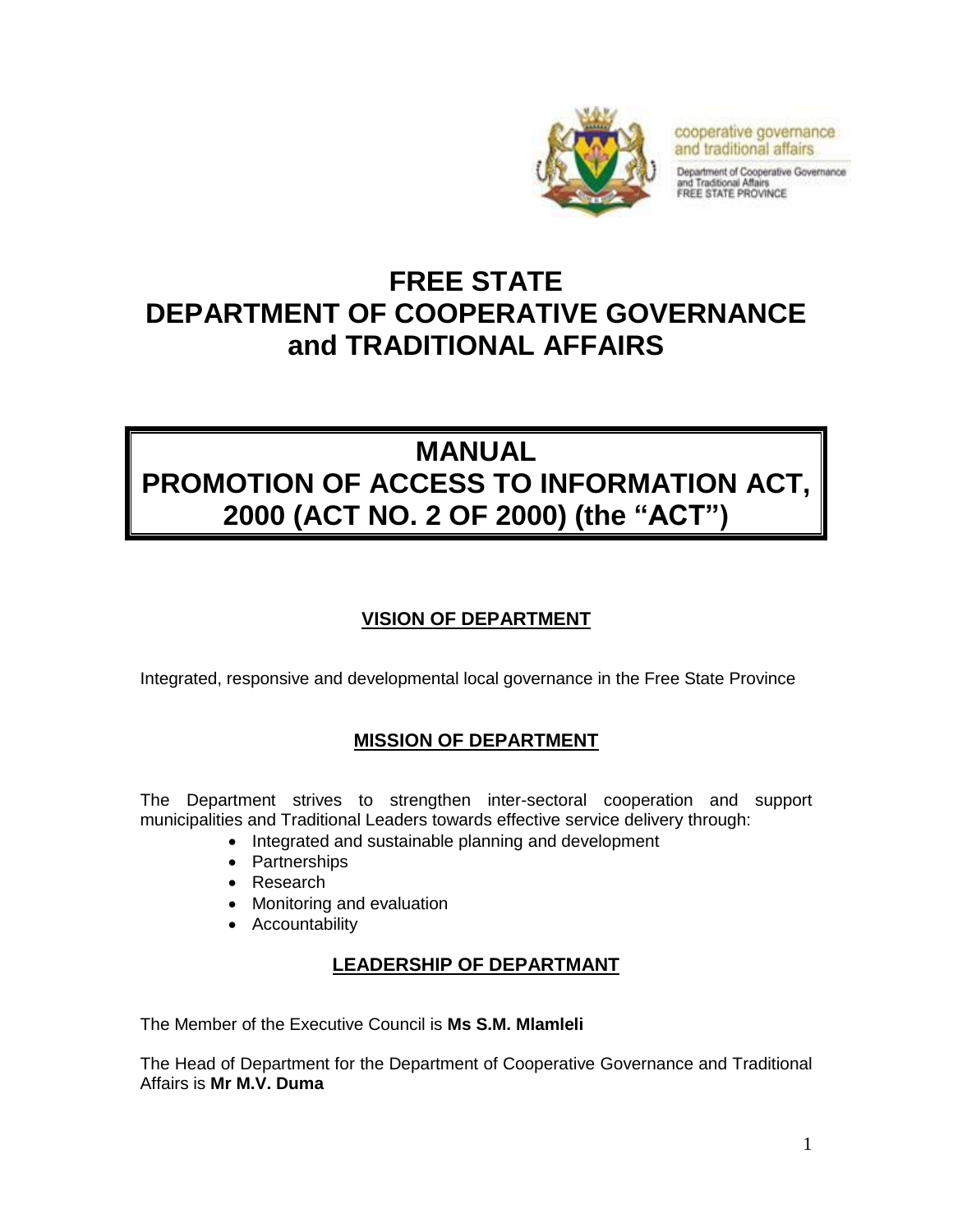# **A. CONTACT DETAILS**

#### **Information Officer**

The Information Officer of is the Head of the Department. His contact details are as follows:

#### **Mr M.V. Duma**

Address: Room 702 OR Tambo House St Andrews Street BLOEMFONTEIN 9301

> PO Box 211 BLOEMFONTEIN 9300

| $(051)$ 405-5719     |
|----------------------|
| $(051)$ 403 3650     |
| hod@fscogta.gov.za   |
| www.fscogtahs.gov.za |
|                      |

#### **Deputy Information Officer**

The person designated to provide information to the public is the Director: Municipal Administration and Legal Services. He is therefore the Deputy Information Officer for the Department.

#### **Adv ME Mantso**

Director: Municipal Administration and Legal Services

Address: Room 406 LT Trust Building Elizabeth Street Tel.: (051) 407-6839 Fax: (051) 407-6740 E-mail: [mojalefam@fscogta.gov.za](mailto:mojalefam@fscogta.gov.za) Website: [www.fscogta.gov.za](http://www.fscogta.gov.za/)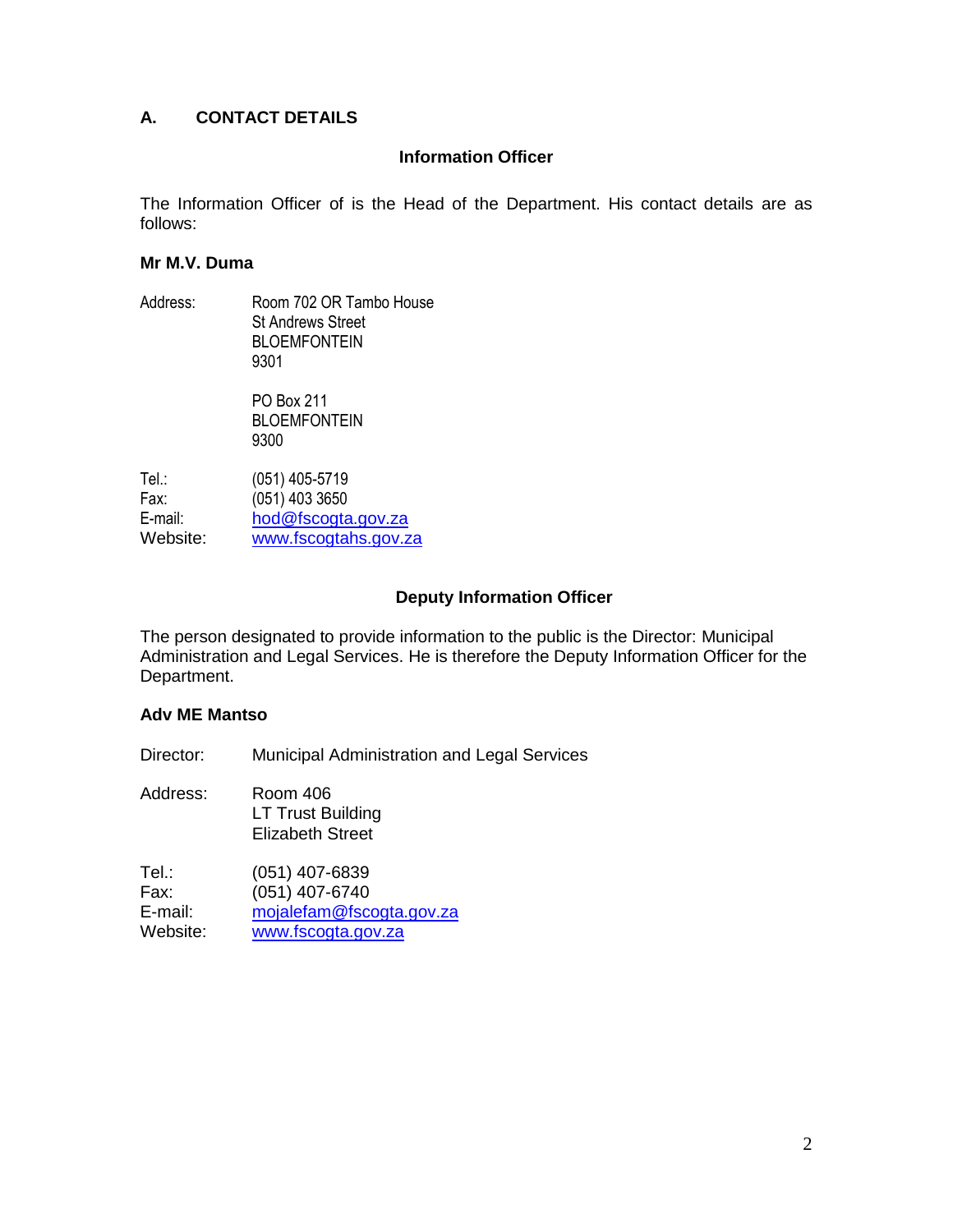# **B. THE SECTION 10 GUIDE [***section 14(1)(c)***]**

The South African Human Rights Commission has published a guide on how to use the Act in the twelve official languages. The manual can be accessed at [PAIA@sahrc.org.za](mailto:PAIA@sahrc.org.za) or [www.sahrc.org.za.](http://www.sahrc.org.za/) The Human Rights Commission can also be contacted at the following address:

PAIA Unit Department of Research and Documentation Department South African Human Rights Commission Private Bag X2700 HOUGHTON 2041 Tel: (011) 877-3821/3645 Fax: (011) 403-0668

#### **C. ACCESS TO THE RECORDS HELD BY THE DEPARTMENT**

#### **C.1 Automatic disclosures**

The following categories of records are automatically available from the Department and can be accessed at *[www.fs.gov.za](http://www.fs.gov.za/)* or be obtained from the Deputy Information Officer.

- Strategic Plan
- Annual Performance Plan
- Annual Report
- Budget vote of the MEC
- Publications
- Press Releases

#### **C.2 Records that may be requested**

The following records may be made available, if all the procedural requirements in the Act relating to the request for access to that record have been met and access to that record is not refused on any grounds for refusal mentioned in the Act. The Deputy Information Officer could be contacted regarding further information on grounds for refusal.

- Minutes of meetings
- Papers delivered by the MEC
- Workshop and Seminar Resolutions
- Published Reports
- Complaints received
- Policy and Strategy frameworks
- Employment records
- Budget Statements
- MTEF submissions
- Memoranda and documentation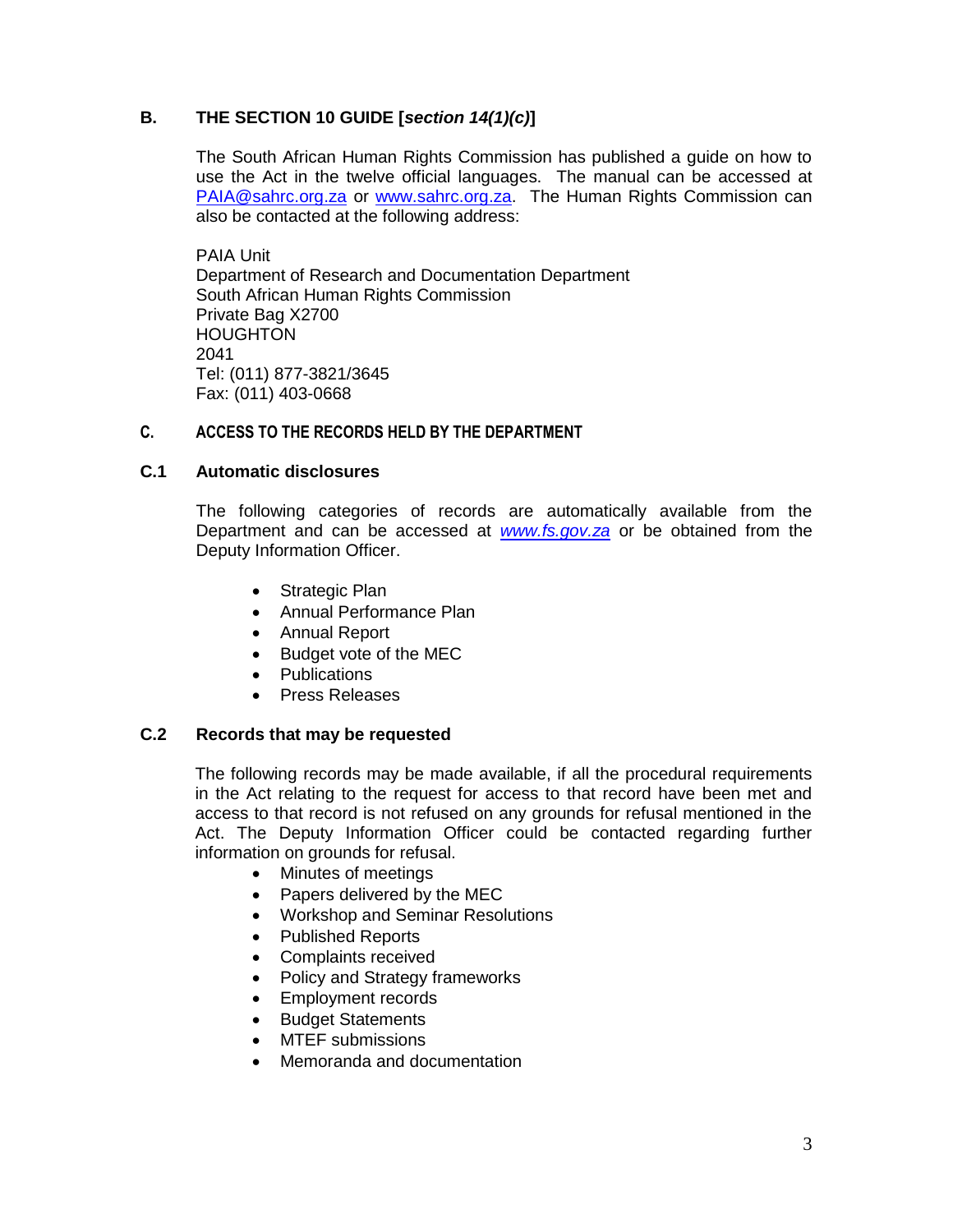#### **C.3 The request procedure**

- A requester must use the form printed in the *Government Gazette*, which is attached hereto.
- The requester must also indicate if the request is for a copy of the record or if the requester wants to peruse the record at the offices of the Department. Alternatively, if the record is not a document it may be viewed in the requested form, if possible.
- If a person asks for access in a particular form the requester should be given access in the manner requested. Acceding to the request should not interfere unreasonably with the running of the Department, or damage the record, or infringe upon a copyright not owned by the state. If, for practical reasons access cannot be given in the required form but in an alternate manner, the fee must be calculated according to the person's first request.
- If, in addition to a written reply to their request for the record, the requester wishes to be told about the decision in any other way, e.g. by telephone, this must be indicated.
- If a requester asks for the information on behalf of somebody else, the capacity in which the request is being made should be indicated.
- If a requester is unable to read or write, or has a disability, they may make the request for the record orally. The information officer must fill in the form on behalf of the requester and give them a copy.
- Two types of fees have to be paid in terms of the Act, the request fee and the access fee.
- The deputy information officer must inform the requester by notice, requiring the requester to pay the request fee of R35 before further processing the request.
- The requester may lodge an internal appeal, if appropriate, or an application to the court against the tender or payment of the request fee.
- After the information officer has made a decision on the request the requester must be notified of such a decision in the manner requested by them and of any remedies available.
- If the request is granted then a further access fee must be paid as prescribed. The fees are attached hereto.
- The Information Officer has a period of 30 calendar days within which he/she must respond to the request.
- Under certain circumstances, the Information Officer may extend the 30-day period once only and for a further period of 30 days.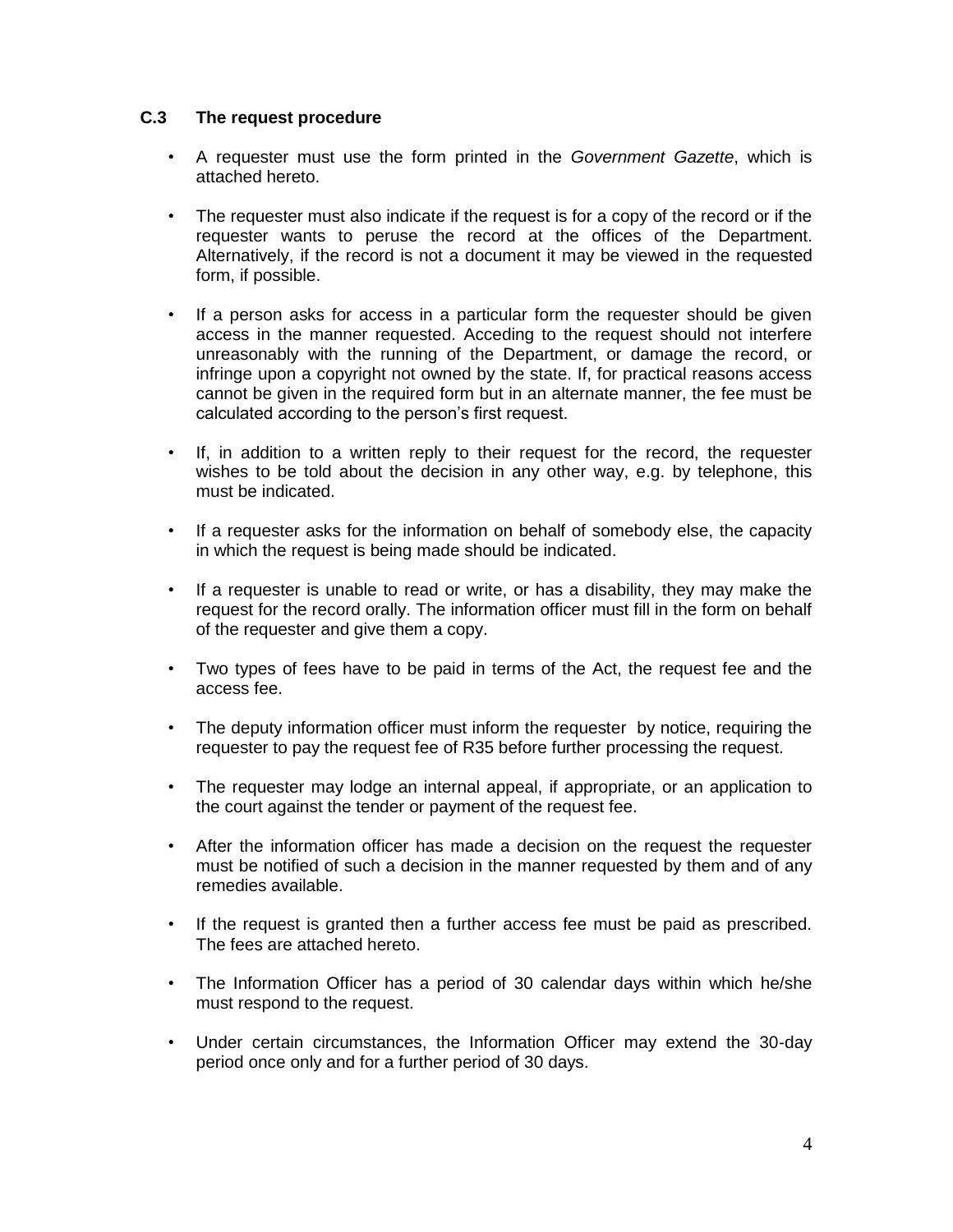# **D. SERVICES and ORGANISATIONAL FUNCTIONS**

## **D.1 Nature of services/functions**

The services of the Department are the following:

## **LOCAL GOVERNANCE SUPPORT:**

- Local Economic Development
- Municipal Integrated Planning and Development
- Spatial Planning and Development
- Municipal Infrastructure Grant Planning and Support
- Free Basic Services
- Municipal Financial Support
- Provincial Disaster Management Services
- Inter-Governmental Relations
- Public Participation
- Municipal Performance Monitoring
- **•** Legal Services and Municipal Policy Advice
- Traditional Affairs:
	- Institutional Development and Support
	- House of Traditional Affairs

## **CORPORATE SERVICES:**

- Human Resources Planning and Administration
- Labour / Employee Relations
- Human Resources Development (Skills Development)
- Employee Health and Wellness
- Performance and Development Management
- Strategic Planning, Monitoring and Evaluation
- Service Delivery Planning and -Improvement
- Organizational Development / Structural Designing
- Corporate Communication
- Information Technology
- Physical Planning
- Risk Management

#### **FINANCIAL – AND PROCUREMENT SERVICES:**

- Financial Accounting
- Management Accounting
- Supply Chain and Asset Management

# **OFFICE OF THE HEAD OF DEPARTMENT:**

- Internal Audit
- Security Management Services
- Anti-Corruption Services
- Special Programmes iro Gender Equity, Disability and Youth Empowerment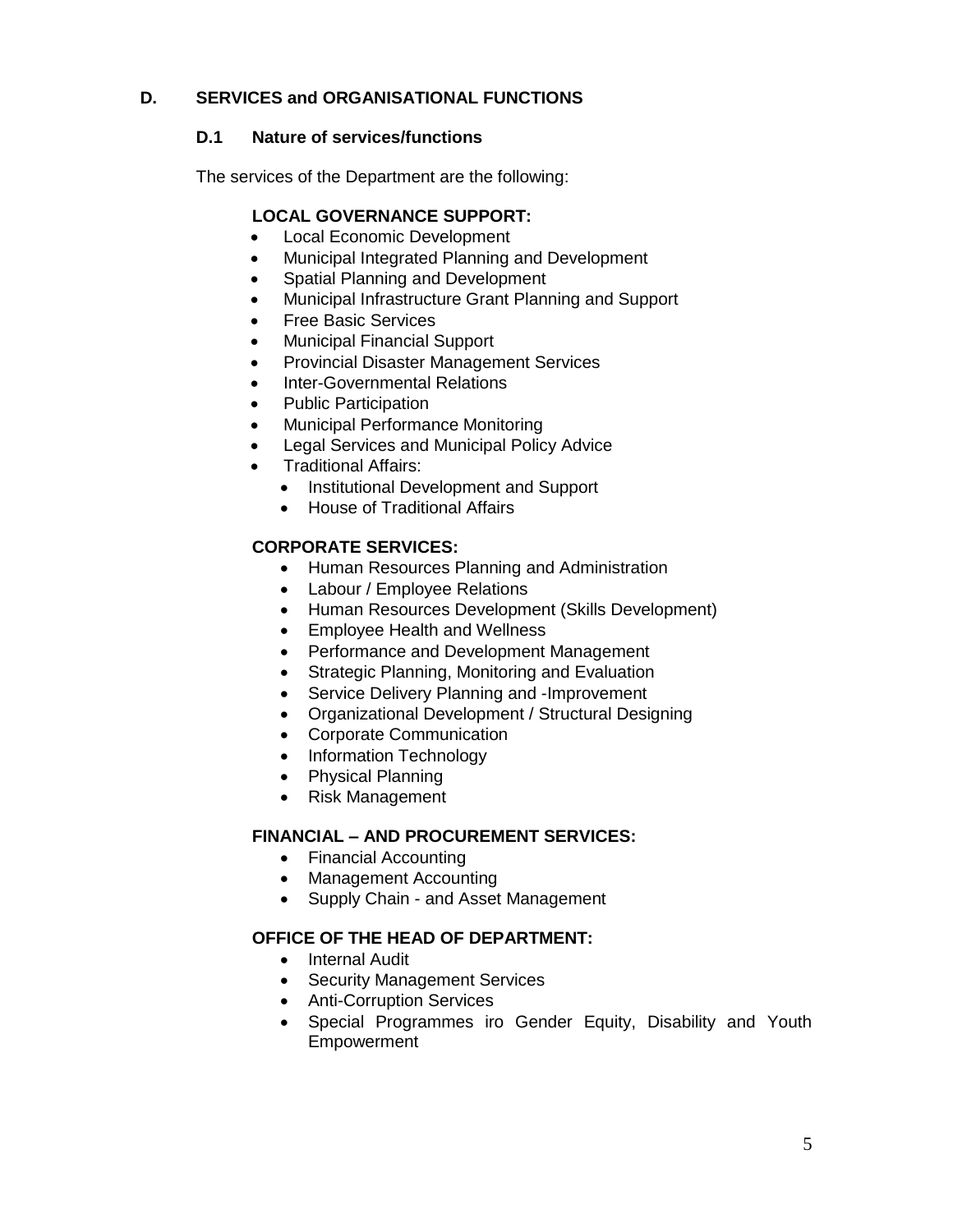#### **D.2 How to gain access to these services**

To gain access to the services of the Department, the office of the Deputy Information Officer or Head of Department may be contacted.

#### **F. ARRANGEMENT ALLOWING FOR PUBLIC INVOLVEMENT IN THE FORMULATION OF POLICY AND THE EXERCISE OF POWER**

- Campaigns, etc are arranged on regular intervals throughout the Province. The purpose is to bring about face-to-face provincial government interaction with communities to explain and account on policies, programs and projects.
- In terms of the Rules and Orders of the Provincial Legislature, legislation is published for public comment before being tabled. The public is given an opportunity to make written representations or to appear before different portfolio committees.
- Different provincial laws make provision for members of the public to nominate members who are to serve on certain committees. These representatives could influence decision-making.
- In drafting of regulations, the public are also invited in terms of the provisions of the Promotion of Administrative Justice Act, 2000, to submit inputs with regard to matters affecting their rights.
- Hlasela-TV is placed at the airport, hospitals and other public places on which information regarding the provincial government, including this Department, made available to the public.
- The media is used to provide information to the public.

#### **G. THE REMEDIES AVAILABLE IF THE PROVISIONS OF THIS ACT ARE NOT COMPLIED WITH**

A requester may lodge an internal appeal against the decision of the information officer to the MEC or a person designated by the MEC. Furthermore, the requester may apply to a court for appropriate relief after the requester has exhausted the internal procedure. Fees are also prescribed for this process and such fees are also included on attached list of fees.

#### **H. UPDATING OF THE MANUAL**

The Department will, if necessary, update this manual.